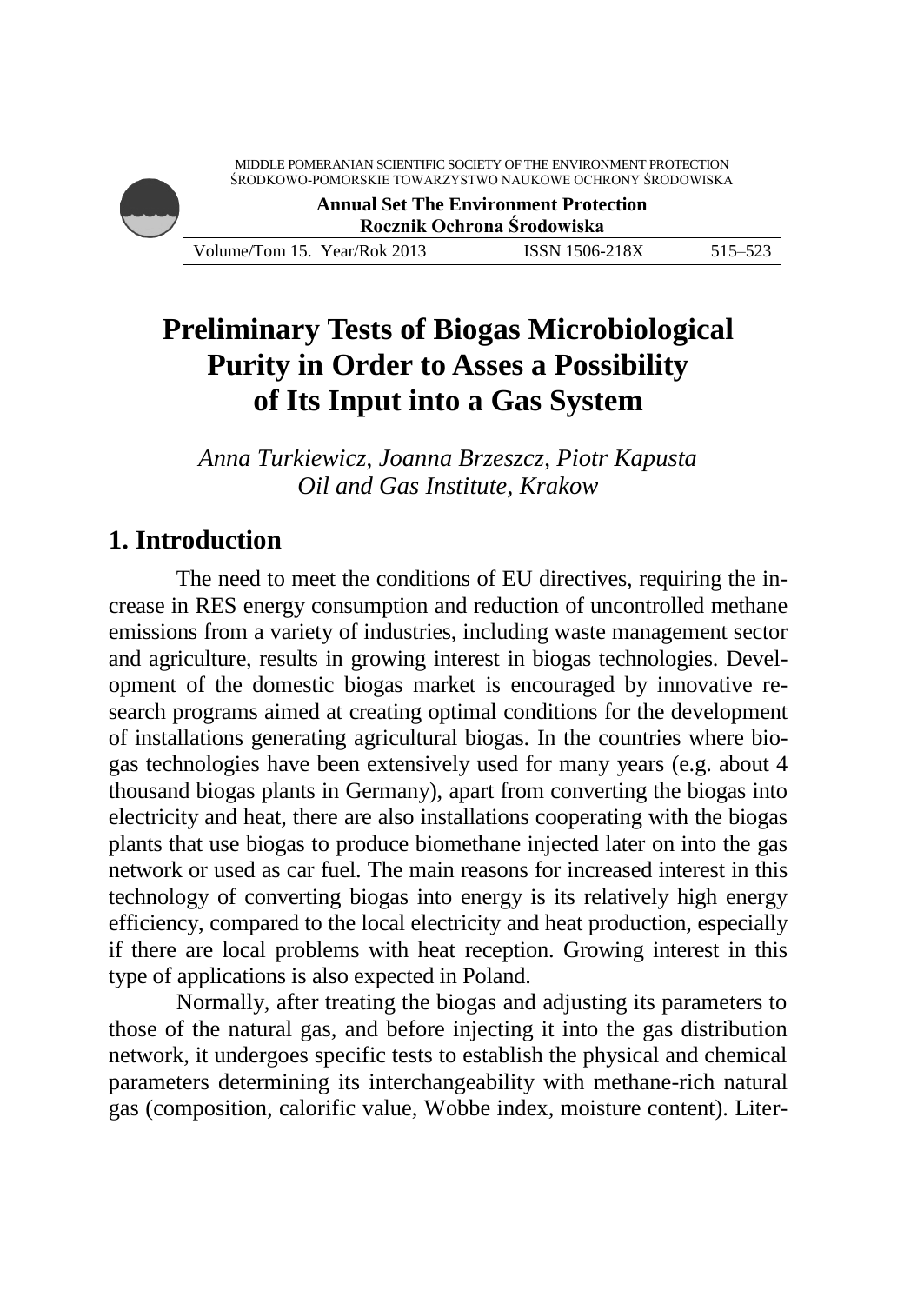ature data describe bacteriological research in this field. These analyses are especially justified in the case of biomethane, produced on the basis of agricultural biogas, considering new corrosion mechanisms revealed in various studies (so far neglected in pipeline corrosion protection). Methanogen-induced anaerobic biodegradation [11], resulting in biomethane production, is a very important biotechnology from the economic point of view. Currently it facilitates waste reduction in the environment and is an important energy source.

#### **2. Biogas microorganisms**

Microorganisms that include aerobic and anaerobic bacteria, fungi and other microorganisms found in soil, water, air and the transported fuel can also cause damage to the pipeline walls. It facilitates further corrosion processes. Bacteria present in the pipelines can form so called biofilm, i.e. a layer composed of the bacterial cells and their metabolic products. Microbial adhesion and development in such a specific environment results in biocorrosion. In the presence of oxygen, wherever the metal parts are in contact with water, algae, ferruginous and aerobic bacteria can develop. Aerobic bacterium *Acidithiobacillus* is an especially important corrosion factor, as it is able to lower the pH down to 2.0, and consequently destroy the protective coatings. These bacteria multiply in the thin layer of water covering the metals, and speed up normal corrosion process by changing the electrochemical properties of the metal surface. An important element among the factors responsible for the corrosion is the biological process of sulfate reduction. Sulphate-reducing bacteria (SRB) producing biogenic  $H_2S$  in the transmission systems can induce a very dangerous phenomenon of hydrogen sulphide corrosion and biofilm formation. Considering the fact that knowledge concerning the presence of microbiological contaminants in biomethane is important when making decisions about using this type of gas in the natural gas distribution system, it seemed justified to analyze biogas and biomethane samples originating from different types of technological processes, and based on various substrates.

The substrates for biogas production involve for example sugar beet processing waste [2], wheat straw [5], fat-rich food waste [7], kitchen waste [4], fruit and vegetable waste [1] and many others. Studies on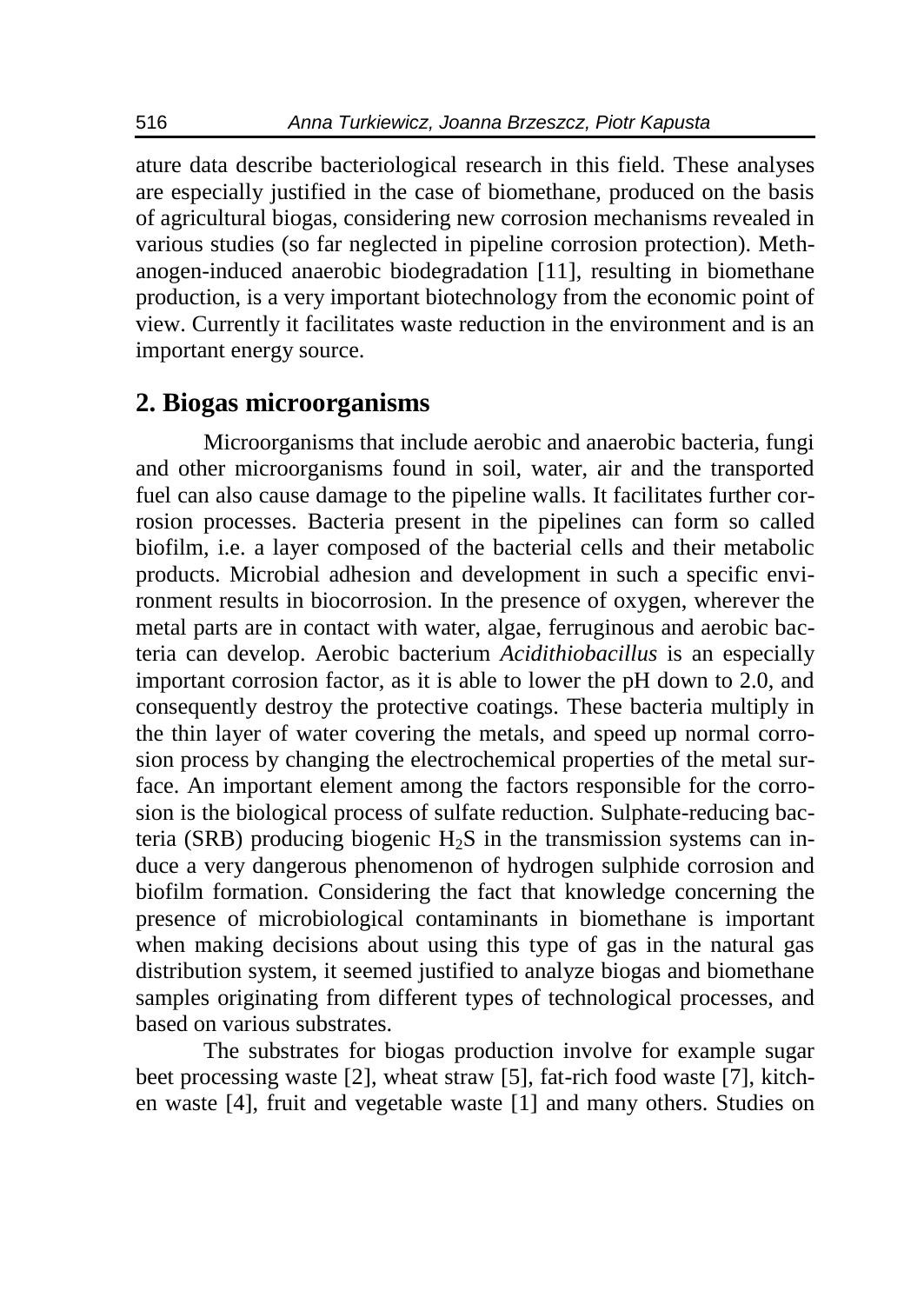biogas have been conducted in the world for several years. Many works in this field analyzed biogas microbial diversity [8, 13, 15, 16]. It was found that aerobic and anaerobic bacteria, and mould spores can exist in biogas. In some biogas samples there were even 10 to 100 CFU of aerobic bacteria per cubic meter [10]. In some cases, biogas can also contain SRB that increase hydrogen sulfide concentration in the environment [3]. Studies on biogas [8, 12], published in 2008 and 2009, revealed the presence of metylotrophic bacteria and identified 69 bacterial operational taxonomic units (OTU) and 25 archaeal OTU, including, among others, bacteria of the genera: *Methanosarcina, Methanospirillum* and *Methanoculleus*. Thermofilic strains of *Mathanosarcina* spp. were also isolated from full-scale thermofilic biogas plants treating animal manures [9]. One of the six isolates was *Methanosarcina thermophila* TM-1(T).

Studies carried out in Germany in 2008 [15] showed that biogas contained such bacteria as: *Thermoacetogenium* sp., *Anaerobaculum* sp., *Clostridium* sp., *Lactobacillus* sp. and *Entrococcus faecalis*. Bacterial and archaeal consortia continuously transform organic waste mainly into a mixture of methane,  $CO<sub>2</sub>$  and  $H<sub>2</sub>O$ . Other experiments [6], carried out in 2007, proved the presence of one hundred and forty clones, within the Archaea domain, all clones showed a close relationship to methanogenic species. Major bacterial groups represented in the clone library belonged to the class Clostridia of the phylum Firmicutes, the class Deltaproteobacteria of the phylum Proteobacteria, the class Bacilli of the phylum Firmicutes and members of the phylum Bacteroidetes. Some studies were conducted to identify an indicator organisms in evaluating the pathogenreducing capacity of biogas plants [14].

### **3. Material and methods**

Microbiological tests were conducted in Oil and Gas Institute (Kraków) for fourteen biogas samples. For collection of one sample, a set was used containing two sterile glass scrubbers filled with saline solution, connected with sterile rubber hose. Two 500 milliliter Dreschel sterile bottles, filled with 300 ml of sterile saline were joined with sterile rubber tubing creating a system connected to a gas valve. The samples of biogas were tested in duplicate (samples A1, A2; B1, B2 etc.). After collecting a sample, that is pumping a specific amount of gas through the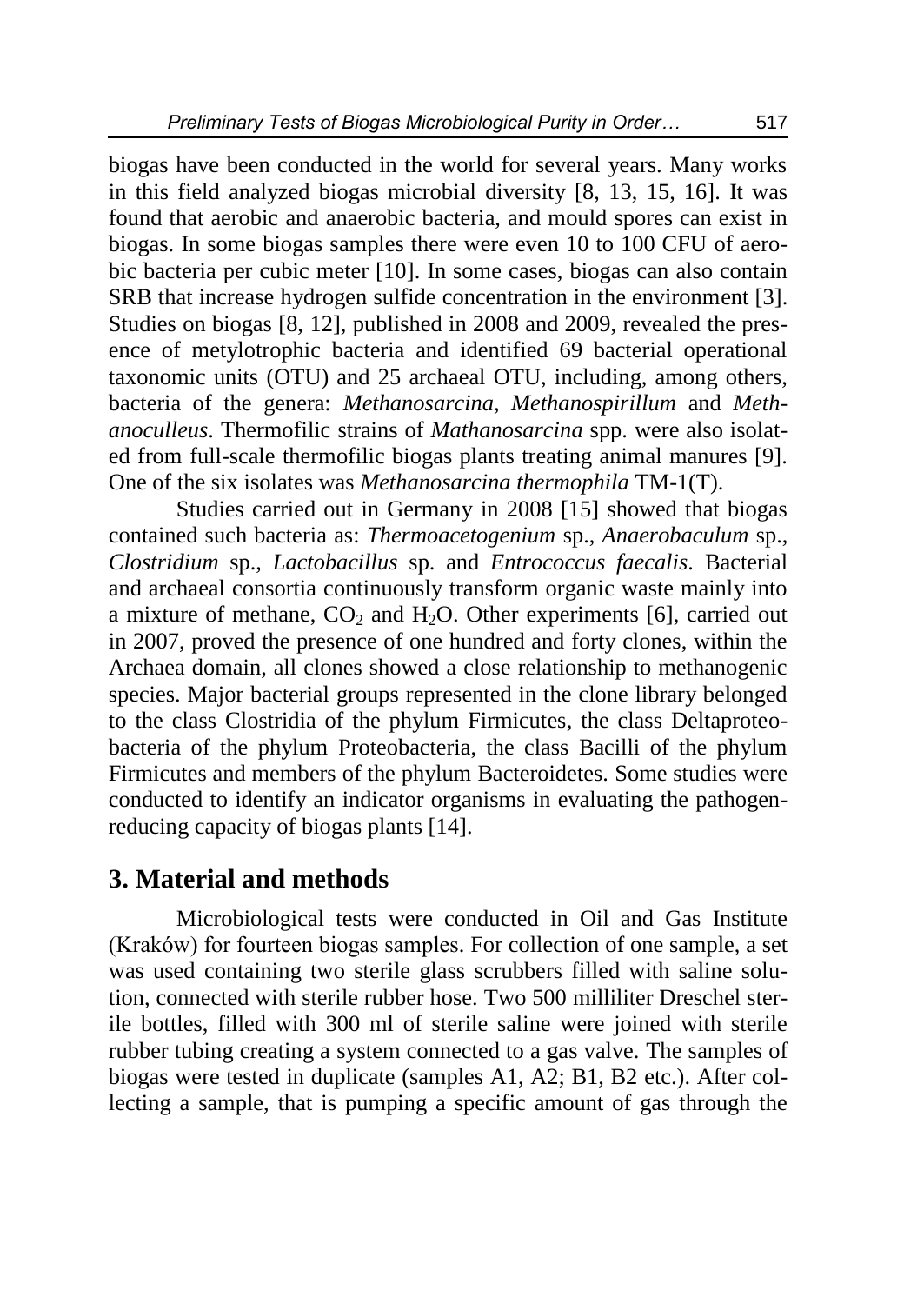above glass set, physiological fluid from both containers was mixed and the number of bacteria contained therein was determined, using the method of plating onto Petri dishes.

The system of two bottles was filled with biogas, the volume of which is shown in Table 1. Table 2 shows the number of bacteria per cubic meter. Tests were carried out with different volumes of biogas, due to the widely different pumping (flow) rate of the test gas under specific conditions and technical possibilities of the sampling in specified measurement point. Then, the results were converted into 1 cubic meter.

The collected material was analyzed for:

- $\bullet$  total number of aerobic bacteria  $-1$  ml of the collected sample and 1 ml of dilutions in the range of  $10^{-1}$ – $10^{-5}$  were plated on agar enriched with readily assimilable carbon source, and incubated at 30°C for 3 days, before reading the results.
- $\bullet$  total number of anaerobic bacteria 1 ml of the collected sample and 1 ml of dilutions in the range of  $10^{-1}$ – $10^{-5}$  were plated on Brewer medium, and incubated at 30° C for 7 days, before reading the results.
- presence of fungi 1 ml of the collected sample and 1 ml of dilutions in the range of  $10^{-1}$ – $10^{-5}$  were plated on Czapek-Dox medium, and incubated at 30°C for 7 days, before reading the results.
- **•** presence of *E.*  $\text{col}i 100$  ml of the liquid was filtered through 0.45  $\mu$ m filter in a filter apparatus, then the filter was transferred to m-Endo Les (Merck) selective medium, and incubated at 37°C for 24 h, before reading the results.
- presence of *Enetrococcus fecalis* 100 ml of the liquid was filtered through 0.45 µm filter in a filter apparatus, then the filter was transferred to *Enterococcus* Selective Agar (Fluka), and incubated at 37°C for 48 h, before reading the results.
- presence of sulfite reducing *Clostridium* 100 ml of the liquid was filtered through 0.45 µm filter in a filter apparatus, then the filter was transferred to TSC Agar, and incubated at 37°C for 72 h in anaerobic condition.

As the biogas contained sulfur compounds (mercaptans, dimethyl sulphide, COS – carbon oxysulfite), we also investigated microbial growth on sulfur oxidising bacteria isolation media: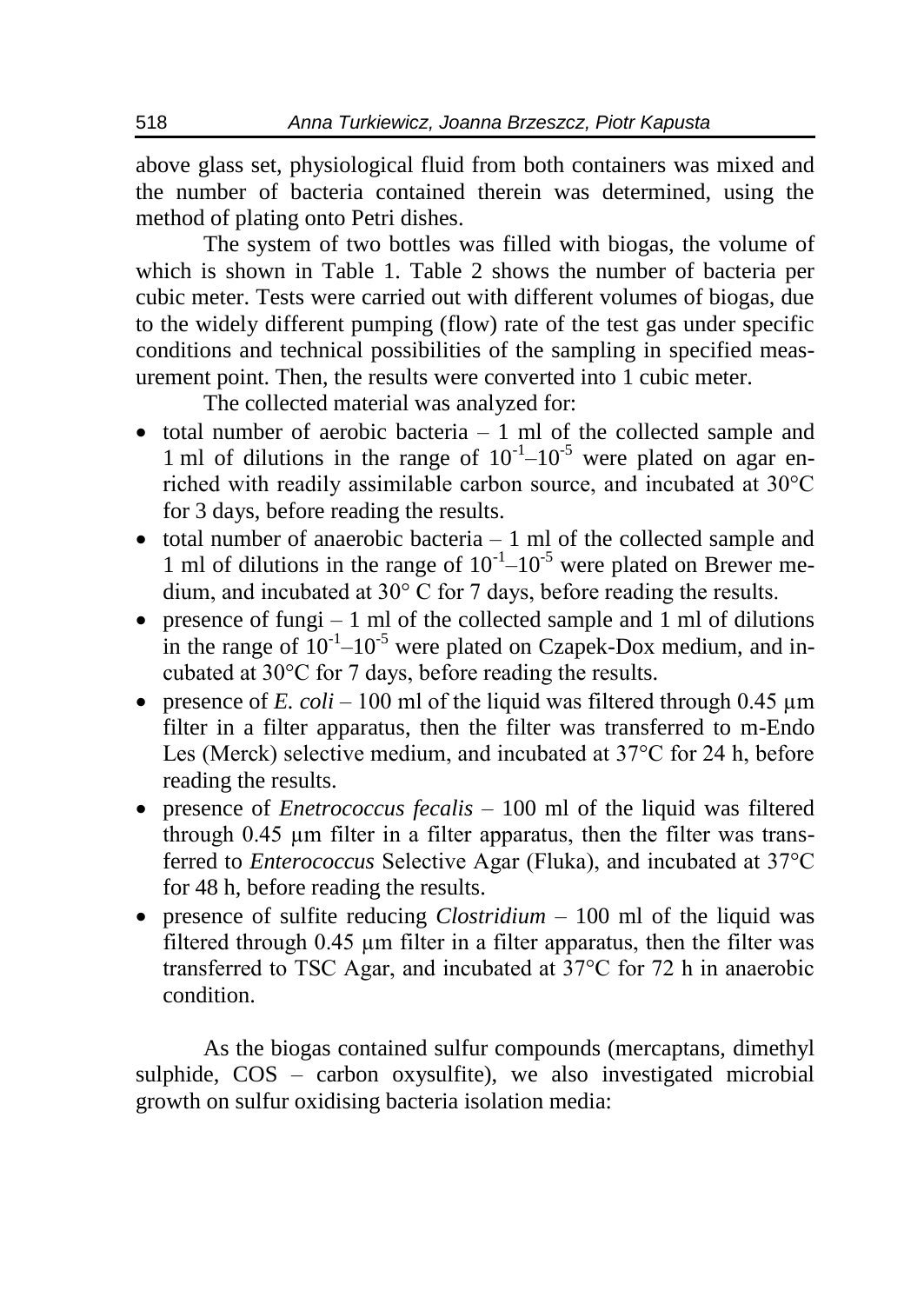- *Acidithiobacillus ferrooxidans* 1ml of each sample was added to 50 ml of selective *Leptospirillum* medium and incubated for 30 days at  $30^{\circ}$ C.
- *Acidithiobacillus thiooxidans* 1ml of each sample was added to 50 ml of selective *Acidith. thiooxidans* medium and incubated for 30 days at 30°C.
- *Thiobacillus thioparus* 1ml of each sample was added to 50 ml of selective *Th. thioparus* medium and incubated for 30 days at 30°C.
- *Thiobacillus denitrificans* 1ml of each sample was added to 50 ml of selective *Th. denitrificans* medium and incubated for 30 days at 30°C.

#### **3. Results of biogas microbiological tests**

Results presented in the following table indicate that microbial growth in the tested samples was basically very weak. An analysis of total aerobic bacterial count in A1 sample revealed 1.6 CFU per milliliter of saline. Second sample (A2), collected from the same place Opole bio0205, yielded insignificant fungal growth of 1 CFU per milliliter. The results for the next sample Jasło bio0224 B1 were similar to those found for the previous sample and amounted to 1.2 CFU per milliliter of saline, and the number of anaerobic bacteria was 1 cfu/ml. No growth was observed for B2 sample on the media for determining the total count of aerobic and anaerobic bacteria, but sulfur using bacteria were found on *Thiobacillus thioparus* medium. These bacteria were also present in B1 sample. Biłgoraj bio0222 sample did not contain anaerobes, and there was no growth on the medium for determining total anaerobic bacterial count. This sample yielded 10 CFU per milliliter (C1 sample) and 1 CFU per milliliter (C2 sample) of fungi. C1 and C2 samples comprised bacteria growing on the medium for *Thiobacillus denitrificans.* In D1 and D2 bio0227 samples 1 CFU per milliliter of aerobic bacteria were found, as well as some bacteria growing on the medium for *Thiobacillus thioparus.*  Tarnów bio0202 samples comprised 1 CFU per milliliter (E1 sample) and 2 CFU per milliliter (E2 sample) of fungi, and no other bacterial groups were present. Rybnik bio0196 F1 sample was free from microorganisms, while in F2 sample 1 CFU per milliliter of aerobic bacteria and fungi were detected. In general it should be concluded that the analyzed 12 samples are the material of high microbiological purity and they do not contain dangerous microorganisms. Only one sample collected in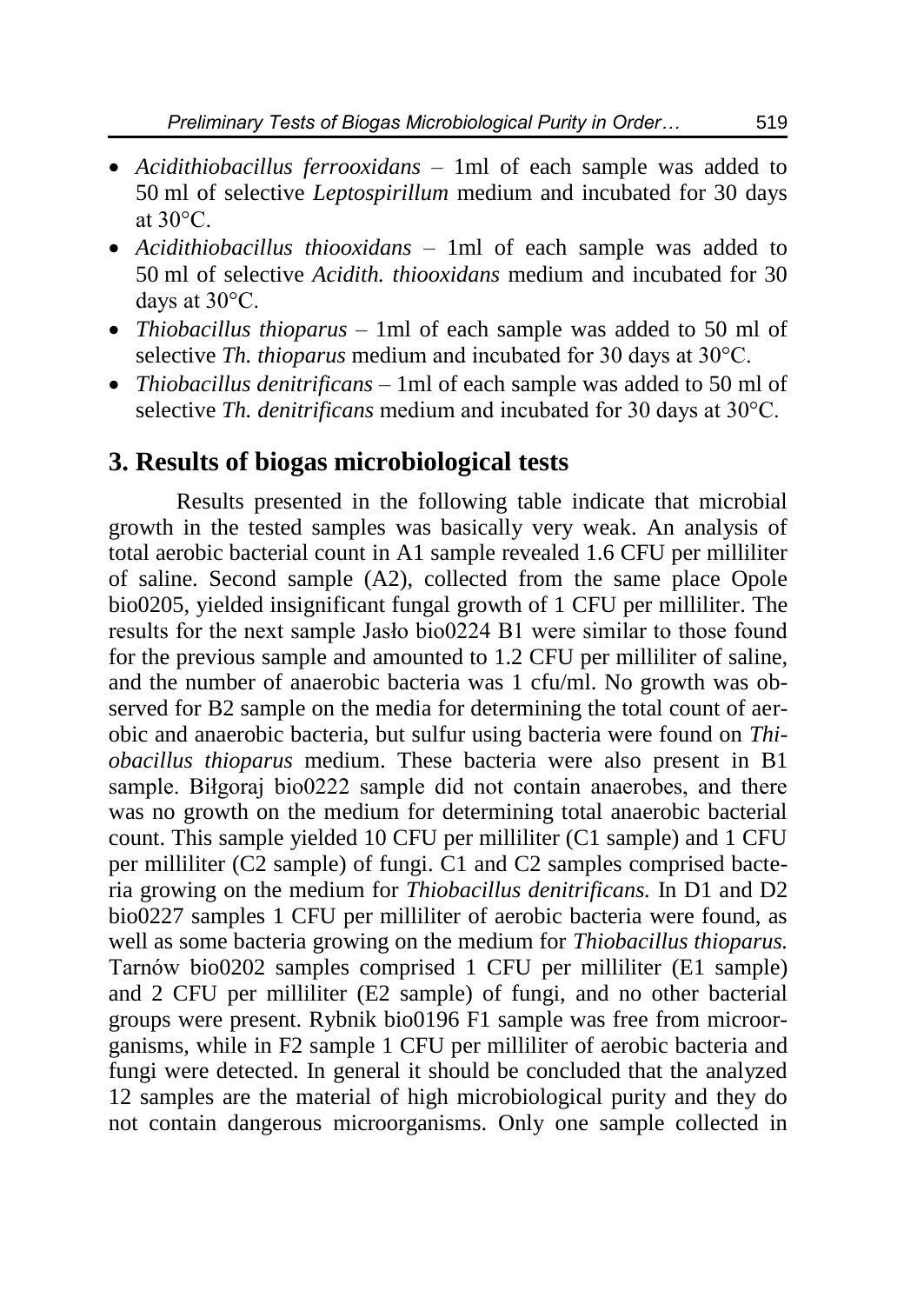Krosno (G2) contains bacteria *E.coli* and *Enterococcus faecalis*. The total amount of anaerobic bacteria in this sample was 3 CFU per milliliter. It should also be emphasized that no sulfite-reducing *Clostridium* was found in the tested samples. DNA sequences of bacteria isolated from biogas (the analysis in CB DNA Poznań) shown that in tested samples were *Thiobacillus sp.* (incubated in liquid medium) and *Micrococcus luteus* (plated on enriched agar).

| Sample name   |                | Volume of passing biogas<br>(cubic meters) | Total count of aerobic bacteria<br>per milliliter)<br><b>CFU</b> | bacteria (CFU per milliliter)<br>Total count of anaerobic | (CFU per milliliter)<br>Fungi | per milliliter)<br>E.coli<br><b>CFU</b> | <b>CFU</b><br>Enterococcus fecalis<br>per milliliter) | Sulfite-reducing Clostridium<br>(CFU per milliliter) | $\overline{a}$<br>qualid test<br>Acidith.ferroxidans (per<br>of liquid culture | Acidith.ttiooxidans (per 1 ml<br>of liquid culture-qualit.test) | of liquid culture-qualit.test)<br>Th.thioparus (per 1 ml | of liquid culture-qualit.test)<br>Th.denitrificans (per 1 ml |
|---------------|----------------|--------------------------------------------|------------------------------------------------------------------|-----------------------------------------------------------|-------------------------------|-----------------------------------------|-------------------------------------------------------|------------------------------------------------------|--------------------------------------------------------------------------------|-----------------------------------------------------------------|----------------------------------------------------------|--------------------------------------------------------------|
| Opole         | A <sub>1</sub> | 0.17                                       | 1.6                                                              | $<$ 1                                                     | $<$ 1                         | $<$ 1                                   | $<$ 1                                                 | $<$ 1                                                | $\overline{\phantom{0}}$                                                       | $\overline{\phantom{0}}$                                        | $\overline{\phantom{0}}$                                 | -                                                            |
| bio0205       | A2             |                                            | $\leq$ 1                                                         | $\leq$ 1                                                  | $\mathbf{1}$                  | $<$ 1                                   | $\leq$ 1                                              | $\leq$ 1                                             |                                                                                |                                                                 |                                                          |                                                              |
| <b>Jasło</b>  | B1             | 1.55                                       | 1.2                                                              | 1                                                         | $\leq$ 1                      | $\leq$ 1                                | $\leq$ 1                                              | $\leq$ 1                                             | $\overline{\phantom{0}}$                                                       | $\overline{\phantom{a}}$                                        | $+$                                                      | $\overline{\phantom{0}}$                                     |
| bio0224       | B2             |                                            | $\leq$ 1                                                         | $\leq$ 1                                                  | $\leq$ 1                      | $<$ 1                                   | $\leq$ 1                                              | $\leq$ 1                                             | $\overline{\phantom{a}}$                                                       | -                                                               | $+$                                                      | -                                                            |
| Bilgoraj      | C1             | 0.22                                       | $\leq$ 1                                                         | $\leq$ 1                                                  | 10                            | $<$ 1                                   | $\leq$ 1                                              | $\leq$ 1                                             | $\overline{\phantom{0}}$                                                       | $\overline{\phantom{a}}$                                        | $\overline{\phantom{0}}$                                 | $^{+}$                                                       |
| bio0222       | C <sub>2</sub> |                                            | $\leq$ 1                                                         | $\leq$ 1                                                  | $\mathbf{1}$                  | $<$ 1                                   | $\leq$ 1                                              | $\leq$ 1                                             |                                                                                |                                                                 |                                                          | $\! + \!\!\!\!$                                              |
| Piła          | D1             | 0.06                                       | 1                                                                | $\leq$ 1                                                  | $\leq$ 1                      | $<$ 1                                   | $\leq$ 1                                              | $\leq$ 1                                             | -                                                                              | $\overline{\phantom{a}}$                                        | $+$                                                      | $\overline{\phantom{0}}$                                     |
| bio0227       | D2             |                                            | $\mathbf{1}$                                                     | $\leq$ 1                                                  | $\leq$ 1                      | $<$ 1                                   | $\leq$ 1                                              | $\leq$ 1                                             |                                                                                |                                                                 | $+$                                                      |                                                              |
| <b>Tarnów</b> | E1             | 0.84                                       | $\leq$ 1                                                         | $\leq$ 1                                                  | $\mathbf{1}$                  | $<$ 1                                   | $\leq$ 1                                              | $\leq$ 1                                             |                                                                                |                                                                 | $\overline{\phantom{0}}$                                 | $\overline{\phantom{0}}$                                     |
| bio0202       | E2             |                                            | $\leq$ 1                                                         | $\leq$ 1                                                  | $\overline{2}$                | $<$ 1                                   | $\leq$ 1                                              | $\leq$ 1                                             |                                                                                |                                                                 |                                                          |                                                              |
| <b>Rybnik</b> | F1             | 1.99                                       | $\leq$ 1                                                         | $\leq$ 1                                                  | $\leq$ 1                      | $<$ 1                                   | $\leq$ 1                                              | $\leq$ 1                                             |                                                                                | $\overline{\phantom{0}}$                                        | $\overline{\phantom{0}}$                                 | $\overline{\phantom{0}}$                                     |
| bio0196       | F2             |                                            | $\mathbf{1}$                                                     | $\leq$ 1                                                  | $\mathbf{1}$                  | $<$ 1                                   | $\leq$ 1                                              | $\leq$ 1                                             | $\overline{\phantom{0}}$                                                       | $\overline{\phantom{a}}$                                        | -                                                        |                                                              |
| <b>Krosno</b> | G1             | 1.90                                       | $\leq$ 1                                                         | 1                                                         | $\leq$ 1                      | $<$ 1                                   | $\leq$ 1                                              | $\leq$ 1                                             | $\overline{\phantom{0}}$                                                       | $\overline{\phantom{0}}$                                        | $\overline{\phantom{0}}$                                 | $\overline{\phantom{0}}$                                     |
| bio0236       | G2             |                                            | $\leq$ 1                                                         | 3                                                         | $\leq$ 1                      | 1                                       | 1                                                     | $\leq$ 1                                             |                                                                                |                                                                 |                                                          |                                                              |

**Table 1.** The results of microbiological tests of biogas samples **Tabela 1.** Wyniki badań mikrobiologicznych prób biogazu

After conversion to 1 cubic meter of biogas (Table 2) results showed that the total number of aerobic bacteria in five samples ranges from 0.5 to 16.7 CFU per cubic meter of tested gas. In the remaining nine samples, there were no bacteria found. Number of anaerobic bacteria in the three samples was from 0.5 to 1.6 CFU per cubic meter of gas. In the remaining eleven samples no isolated group of bacteria has been observed. Fungi were isolated from six samples of the fourteen surveyed, in the number from 0.5 to 45.5 CFU per cubic meter.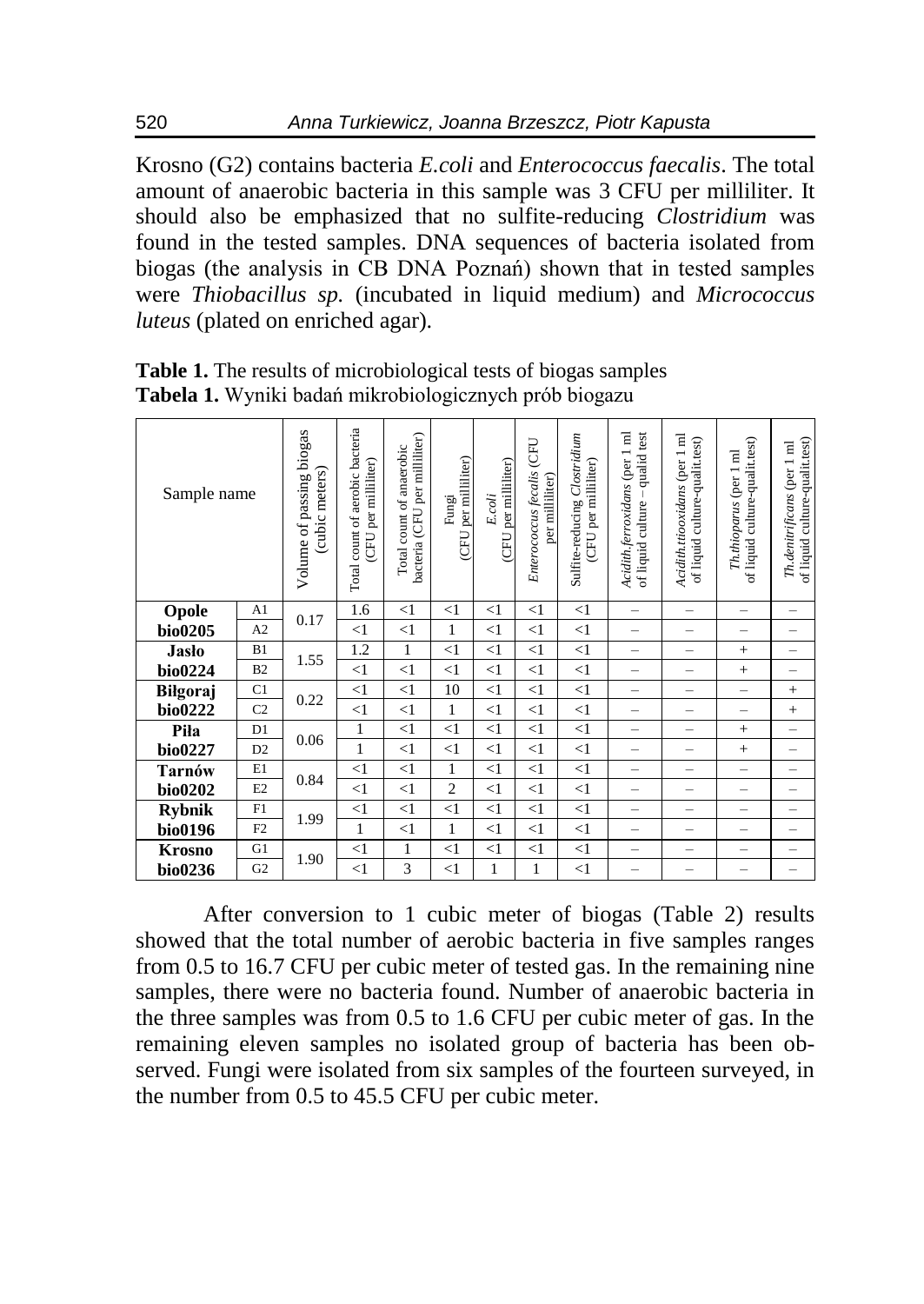| <b>Table 2.</b> The results of the microbiological tests of biogas samples |  |
|----------------------------------------------------------------------------|--|
| per 1 cubic meter                                                          |  |

**Tabela 2.** Wyniki badań mikrobiologicznych prób biogazu w przeliczeniu na 1 m<sup>3</sup>

| Sample name   |                | Volume of passing biogas<br>(cubic meters) | Total count of aerobic bacteria<br>(CFU per milliliter) | bacteria (CFU per milliliter)<br>Total count of anaerobic | per milliliter)<br>Fungi<br><b>CFU</b> | (CFU per milliliter)<br>E.coli | Enterococcus fecalis (CFU<br>per milliliter) | Sulfite-reducing Clostridium<br>(CFU per milliliter) | Acidith.ferroxidans (per 1 ml<br>qualid test<br>of liquid culture - | Acidith.ttiooxidans (per 1 ml<br>of liquid culture-qualit.test) | of liquid culture-qualit.test)<br>Th.thioparus (per 1 ml | Th.denitrificans (per 1 ml of<br>liquid culture-qualit.test) |
|---------------|----------------|--------------------------------------------|---------------------------------------------------------|-----------------------------------------------------------|----------------------------------------|--------------------------------|----------------------------------------------|------------------------------------------------------|---------------------------------------------------------------------|-----------------------------------------------------------------|----------------------------------------------------------|--------------------------------------------------------------|
| Opole         | A <sub>1</sub> | 1.00                                       | 9.4                                                     | $\leq$ 1                                                  | $\leq$ 1                               | $\leq$ 1                       | $\leq$ 1                                     | $\leq$ 1                                             | $\overline{\phantom{0}}$                                            | $\overline{\phantom{0}}$                                        | $\overline{\phantom{0}}$                                 |                                                              |
| bio0205       | A2             |                                            | $\leq$ 1                                                | $\leq$ 1                                                  | 5.9                                    | $\leq$ 1                       | $\leq$ 1                                     | $\leq$ 1                                             |                                                                     | -                                                               |                                                          |                                                              |
| <b>Jasło</b>  | B1             | 1.00                                       | 0.8                                                     | 0.6                                                       | <1                                     | $\leq$ 1                       | <1                                           | $\leq$ 1                                             | $\overline{\phantom{0}}$                                            |                                                                 | $^{+}$                                                   | $\overline{\phantom{0}}$                                     |
| bio0224       | B2             |                                            | <1                                                      | $\leq$ 1                                                  | <1                                     | $\leq$ 1                       | $\leq$ 1                                     | $\leq$ 1                                             | $\overline{\phantom{0}}$                                            | $\overline{\phantom{0}}$                                        | $+$                                                      | -                                                            |
| Biłgoraj      | C1             | 1.00                                       | <1                                                      | $<1\,$                                                    | 45.5                                   | $\leq$ 1                       | $\leq$ 1                                     | $\leq$ 1                                             | $\overline{\phantom{0}}$                                            | $\overline{\phantom{0}}$                                        | $\overline{\phantom{0}}$                                 | $^{+}$                                                       |
| bio0222       | C <sub>2</sub> |                                            | <1                                                      | $\leq$ 1                                                  | 4.5                                    | $\leq$ 1                       | $\leq$ 1                                     | $\leq$ 1                                             | -                                                                   | $\overline{\phantom{0}}$                                        | $\overline{\phantom{a}}$                                 | $^{+}$                                                       |
| Piła          | D1             | 1.00                                       | 16.7                                                    | $\leq$ 1                                                  | $\leq$ 1                               | $\leq$ 1                       | $\leq$ 1                                     | $\leq$ 1                                             | $\overline{\phantom{0}}$                                            | -                                                               | $+$                                                      | $\overline{\phantom{0}}$                                     |
| bio0227       | D2             |                                            | 16.7                                                    | $<1\,$                                                    | $\leq$ 1                               | $<$ 1                          | $\leq$ 1                                     | <1                                                   | $\overline{\phantom{0}}$                                            | $\overline{\phantom{0}}$                                        | $^{+}$                                                   |                                                              |
| Tarnów        | E1             | 1.00                                       | <1                                                      | <1                                                        | 1.2                                    | $\leq$ 1                       | $\leq$ 1                                     | $\leq$ 1                                             | $\overline{\phantom{0}}$                                            | -                                                               | $\overline{\phantom{0}}$                                 |                                                              |
| bio0202       | E2             |                                            | <1                                                      | $\leq$ 1                                                  | 2.4                                    | $\leq$ 1                       | $\leq$ 1                                     | $\leq$ 1                                             | $\overline{\phantom{a}}$                                            | -                                                               |                                                          |                                                              |
| <b>Rybnik</b> | F1             | 1.00                                       | $\leq$                                                  | $\leq$ 1                                                  | $\leq$ 1                               | $\leq$ 1                       | $\leq$ 1                                     | $\leq$ 1                                             | $\overline{\phantom{0}}$                                            | $\overline{\phantom{0}}$                                        | $\overline{\phantom{0}}$                                 |                                                              |
| bio0196       | F2             |                                            | 0.5                                                     | $\leq$ 1                                                  | 0.5                                    | $\leq$ 1                       | $\leq$ 1                                     | $\leq$ 1                                             | $\overline{\phantom{0}}$                                            | $\overline{\phantom{0}}$                                        | $\overline{\phantom{0}}$                                 |                                                              |
| <b>Krosno</b> | G1             | 1.00                                       | <1                                                      | 0.5                                                       | $\leq$ 1                               | $\leq$ 1                       | $\leq$ 1                                     | $\leq$ 1                                             | $\overline{\phantom{0}}$                                            | $\overline{\phantom{0}}$                                        | $\overline{\phantom{0}}$                                 |                                                              |
| bio0236       | G <sub>2</sub> |                                            | $\leq$ 1                                                | 1.6                                                       | $\leq$ 1                               | 0.5                            | 0.5                                          | $\leq$ 1                                             |                                                                     |                                                                 |                                                          |                                                              |

*/+/ – microbial growth on a specific medium /–/ – no growth was observed*

In comparison to corresponding research involving the isolation of bacteria from the biogas, in which 10 to 100 CFU of aerobic bacteria were found per cubic meter [10], in this study the number of bacteria was significantly reduced. Tests of a single measurement point have shown ca 17 CFU per cubic meter (in the remaining points the value was <10 CFU per cubic meter).

# **Conclusions**

- 1. The research methodology applied allowed the evaluation of the microbiological condition of the samples of biogas.
- 2. Among the isolated microorganisms the largest group were fungi in the number from 0.5 to 45.5 CFU per cubic meter (occurring in about 40% of the samples tested).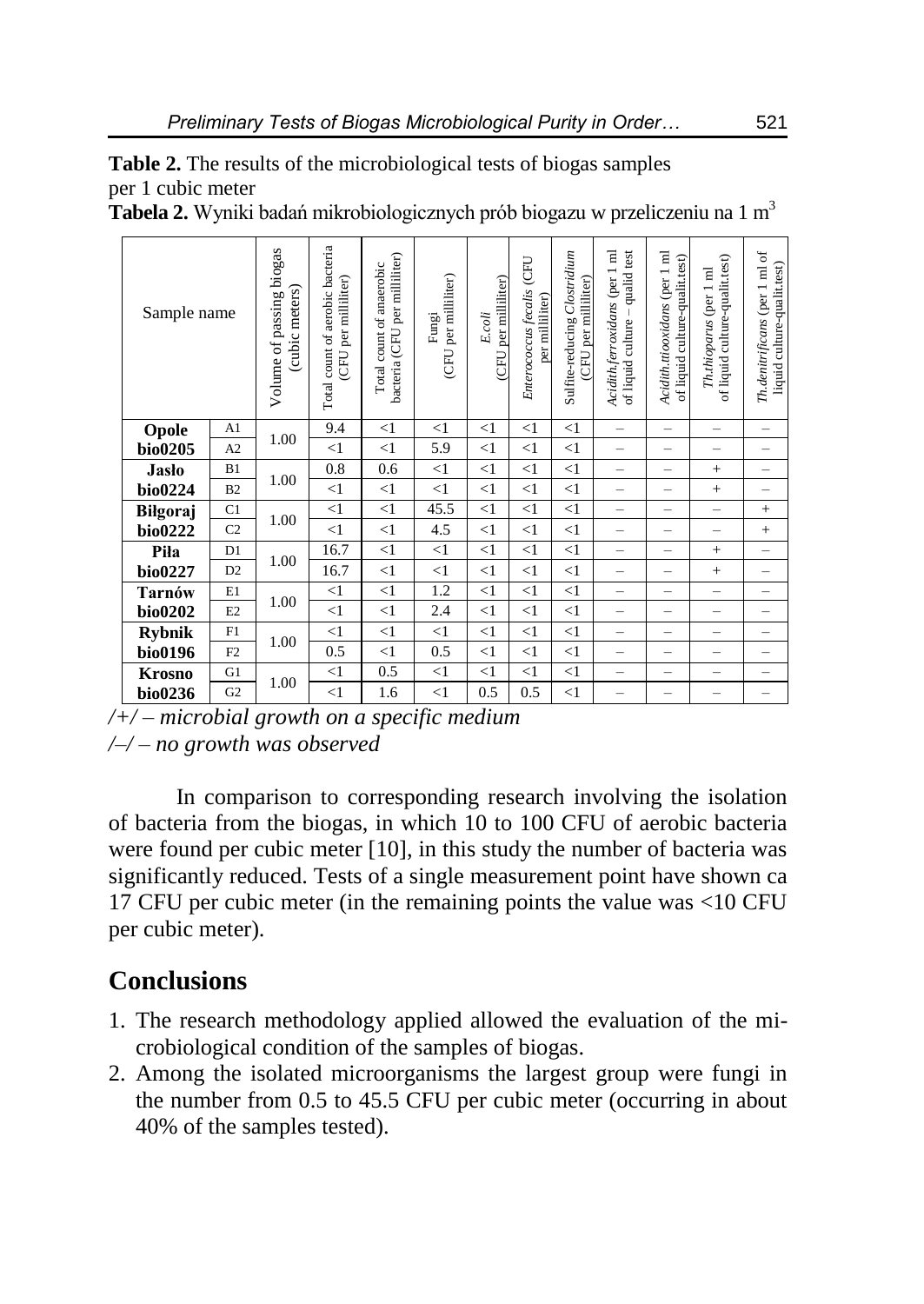- 3. In the test samples, there were no sulfite-reducing bacteria or bacteria of the genus *Acidithiobacillus*, and the bacteria *E. coli* and *Enterococcus faecalis* occurred sporadically, i.e. in one sample per 14 tested samples.
- 4. The results of this preliminary (pilot) experiments and its further steps are a useful source of information on the groups of microorganisms that may pose a potential threat to the proper functioning of the gas network. They will also help to assess the possibility of introducing biomethane into a gas grid.

# **References**

- 1. **Bouallagui H. et al.:** *Mesophilic biogas production from fruit and vegetable waste in a tubular digester*. Bioresour. Technol., 86(1), 85–9 (2003).
- 2. **Brooks L. et al.:** *Biogas from sugar beet press pulp as substitute of fossil fuel in sugar beet factories*. Water Sci. Technol., 58(7), 1497–504 (2008).
- 3. **Charles W., Cord-Ruwisch R.Ho G., Costa M., Spencer P.:** *Solutions to a combined problem of excessive hydrogen sulfide in biogas and struvite scaling*. Water Sci. Technol., 53(6), 203–210 (2006).
- 4. **Hecht C., Griehl C.:** *Investigation of the accumulation of aromatic compounds during biogas production from kitchen waste.* Bioresour. Technol., 100(2), 654–8 (2009).
- 5. **Kaparaju P. et al.:** *Bioethanol, biohydrogen and biogas production from wheat straw in a biorefinery concept*. Bioresour. Technol., 100(9), 2562–8 (2009).
- 6. **Klocke M et al.:** *Microbial community analysis of a biogas-production completely stirred tank reactor fed continuously with fodder beet silage as mono-substrate.* Syst. Appl. Microbiol., 30(2),139–51 (2007).
- 7. **Li. Y.Y. et al.:** *High-rate methane fermentation of lipid-rich food wastes by a high-solids co-digestion process.* Water Sci. Technol.., 45(12),143–50 (2002).
- 8. **Liu F.H. et al.:** *The structure of the bacterial and archaeal community in a biogas digester as revealed by denaturing gradient gel electrophoresis and 16S rDNA sequencing analysis.* Journ. of Appl. Microbiol., Vol. 106, 3, 952–66 (2009).
- 9. **Mladenovska Z., Ahring B.K.**: *Growth of thermophilic Methanosarcina spp. Isolated from full-scale biogas plants treating animal manures*. FEMS Microbiol. Ecol., 1, 31(3), 225–9 (2000).
- 10. **Moleta M et al.:** *Microbial characteristic of biogas.* Water Sci Technol., 57(4), 595–599 (2008).